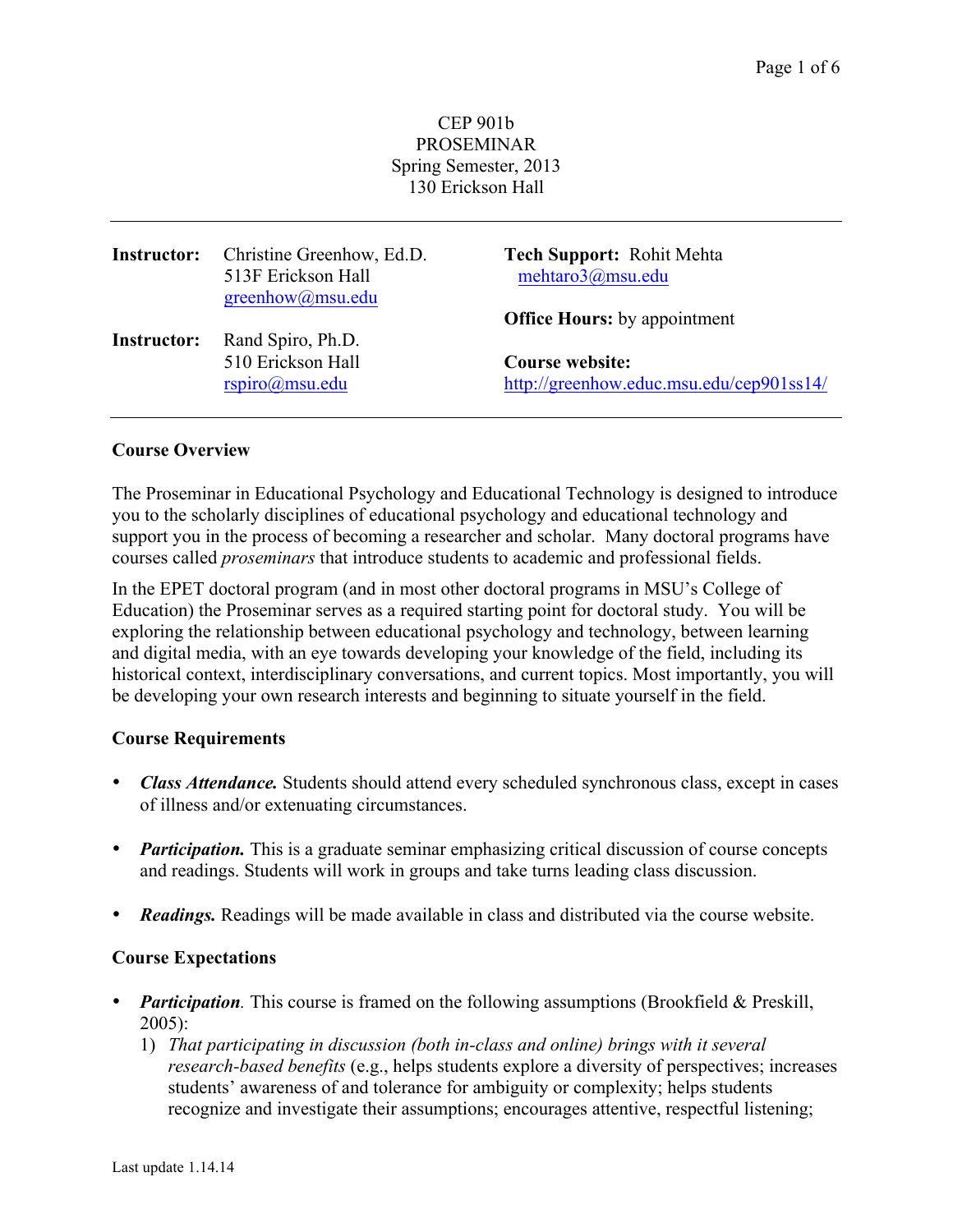helps students become connected to a topic; affirms students as co-creators of knowledge; develops habits of collaborative learning; helps students develop skills of synthesis and integration; leads to transformation; helps students connect their interests to the field).

- *2) That students attending will have experiences that they can reflect on and analyze in discussion.*
- *3) That the course will focus on the analysis of students' experiences and ideas as emerging scholars as much as on the analysis of academic theories or empirical work.*
- *Academic Dishonesty*. Academic dishonesty includes obvious offenses, such as copying another student's work, and less obvious offenses, such as unauthorized collaboration on a paper or copying sections of an article for an essay. Note: it is still plagiarism to change a few words in a sentence that you have otherwise copied from another source. It is assumed that all students understand the consequences of academic dishonesty at MSU.
- *Incompletes*. A grade of incomplete will be given only if (1) all completed work is satisfactory (i.e., averages 3.0 or better) and (2) there is a valid reason that you cannot complete the course. Students should contact me as soon as possible if interested in an incomplete.
- *Students with Disabilities.* If you are a student with a documented physical or learning disability, please contact me by the first week of class so that we can make arrangements for any necessary accommodations.

### **Weekly Course Assignments**

- *Participation* (5%) Active, relevant, and regular participation in class activities is the most important requirement of this class.
	- o *Twitter participation:* We will be trying out the social media, Twitter, as a *backchannel* for the course, and to help you experience some of the scholarly practices about which you will be reading, as well as to facilitate your critical reflection on the integration of this particular socio-technical space into adult learning and professional practices.

Please follow these guidelines for using Twitter and for tweeting on a regular basis:

- o If you have not already, **sign-up** for Twitter at www.twitter.com
- o **Post** your Twitter handle (for example, mine is @chrisgreenhow) on your Profile page on the course website (e.g., http://greenhow.educ.msu.edu/cep901ss14/wpadmin/profile.php)
- o **Follow** Christine Greenhow on Twitter (@chrisgreenhow) and Rand Spiro on Twitter (@CognitiveFlex)- Go to https://twitter.com/chrisgreenhow and https://twitter.com/CognitiveFlex or you can search for us in Twitter's search box.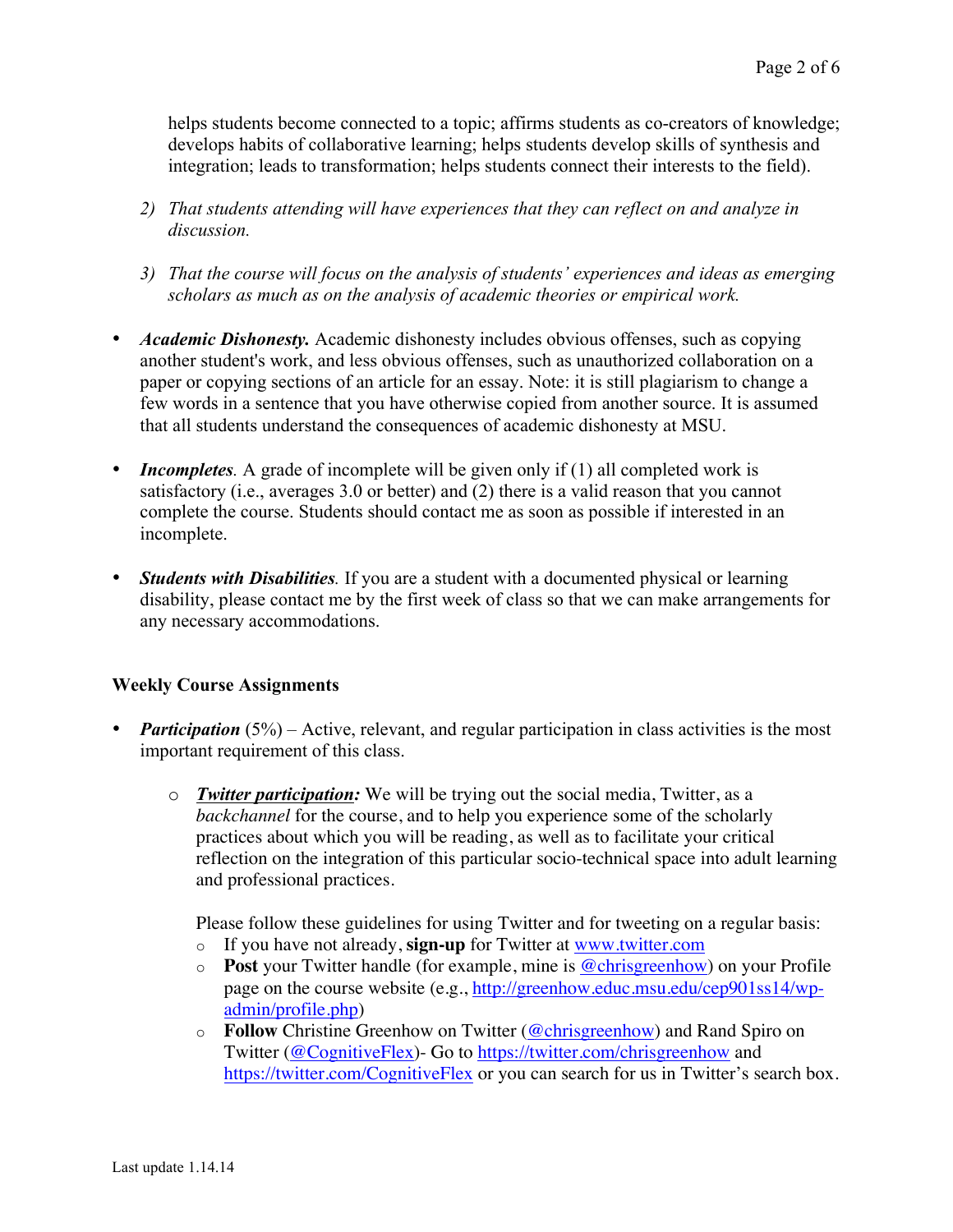and click the "Follow" button. Do the same for your classmates. **Follow** them on Twitter.

- $\circ$  Identify at least 25 people/accounts beyond our class to follow on Twitter to help you learn about your research interest area and communicating via social media.
- o Post at least **1 tweet each day** (or spaced out during the week) for the duration of the course.
- $\circ$  Vary your type of posts. Some should be a RT (re-tweet) or @mention.
- o "Favorite" the tweets in your own feed you think are worth highlighting.
- o Your tweets for this course should use the hashtag: **#MSUepet** so we can all see your tweet. It will show up in the course site sidebar.
- o Finally, here are some quick tips for Twitter newbies and veterans alike:

### **10 Must Learn Lessons for Twitter Newbies**

http://www.mediabistro.com/alltwitter/10-lessons-twitter-newbies\_b10079

- *Reading Responses* (10%) Each asynchronous online week you will be asked to respond to questions about the readings. For each question, each reading response is worth 20 points, broken down as follows:
	- o *Initial* reading responses will be scored 1 to 10, with 1 being "responses are very vague and not at all well developed" and 10 being "very thoughtful and reflective." Thus, scores depend on the cogency of your arguments, the degree to which you avoid simplistic over-generalizations and personal anecdotes, and the degree to which you incorporate course material. Reading responses should be a minimum of 125 words long and not exceed 250 words, and they are due by midnight Saturday of the week assigned, with 1 point being deducted for each day the response is late.
	- o *Responses to at least TWO classmates' reading responses per question* are also worth 10 points. Scores of 10 will (a) address a specific part of classmates' responses, (b) incorporate course readings and terminology, and (c) introduce new ideas or questions. Thus, "good" responses are specific and reflect higher-order thinking (e.g., "Your point about X made me think more about Y and the way it relates to  $Z...$ " Or, *"Your summary of X surprised me, as I interpreted that to mean Y… "*). Bad responses, in contrast, are overly general – e.g., *"Nice post. Interesting ideas. Never thought of that.*" There is no "minimum" length for responses to classmates' responses, but should not exceed 125 words. Responses to classmates' reading responses are due by midnight Monday of the week after the initial response was due. Late responses to classmates' posts will not receive any points.

These guidelines for participating in online discussions can also be found on the course website: http://greenhow.educ.msu.edu/cep901ss14/about/discussion-questions/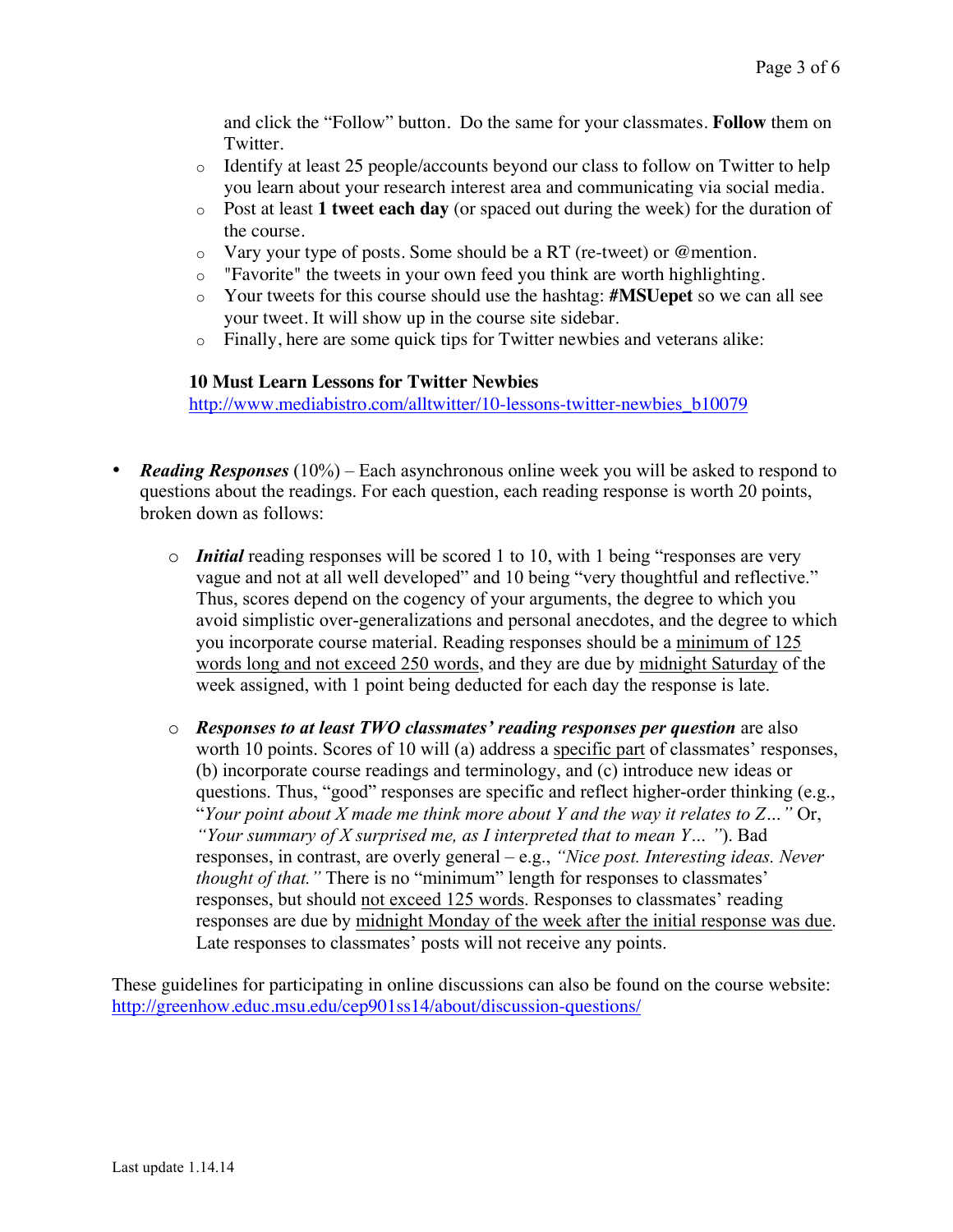• *Base Group Reading Response Summaries* (10%) – Working with assigned classmates, you will write (and post online in the Discussion Forum for your assigned week) (a) summaries of the reading responses made up to Monday morning of the week after the initial response was due, (b) provide a brief (< 5 min) report on your summary during our FTF class session, and (c) write 3 follow-up questions for class discussion. The purpose of the reading response summaries is to promote deeper understanding of the material and to *synthesize new insights*, *highlight different perspectives*, and *note unanswered questions, raise new questions for inclass discussion*. Summaries should be 250-500 words.

#### **Research Proposal Assignments**

- **Research Report**  $(n = 4, 5\%)$  The purpose of the research report is to practice and improve your *written and oral summaries* of empirical research (i.e., an article reporting the gathering of data and drawing of inferences from those data). Your task is to (a) find a new study that interests you, (b) write a brief, 1-page summary of the study, and (c) present a 5-minute oral summary to some of your classmates. Across your four research reports, you must include at least one quantitative and one qualitative study.
- *Article Critique*  $(n = 2, 30\%)$  The purpose of the research critiques is to practice and improve your *written critical review* of empirical research. In 5- to 7-pages you should consider the study's scientific merit, design, interpretation, and significance.
- *Scholarship Reflections* (n = 4, 10%) Throughout the course you will be asked to reflect on and critically evaluate your own experiences of using technology as an emerging scholar and in scholarly activities, such as your experiences in tweeting, in creating or completing an online identity, and in social media-enabled dissemination of content (e.g., going viral!?).
- *Research Spreadsheet* (5%) The purpose of the research spreadsheet is to practice creating a systematic record of empirical research. Using Excel (or equivalent spreadsheet), you should record those aspects of the study that are most relevant to the particular body of work.
- *Research Proposal* (25%) A 10- to 12-page research proposal is required on some aspect of educational technology. Your proposal should draw on both theory and empirical findings and should identify an important gap and/or promising new directions in knowledge.

### **Course Grades**

• Final grades will be based on the total number of points you earn and assigned as follows:

| $4.0 = 94 - 100$ | $2.5 = 78 - 82$ | $1.0 = 63-67$ |
|------------------|-----------------|---------------|
| $3.5 = 89-93$    | $2.0 = 73 - 77$ | $0.5 = 58-62$ |
| $3.0 = 83 - 88$  | $1.5 = 68 - 72$ | 0.0 < 58      |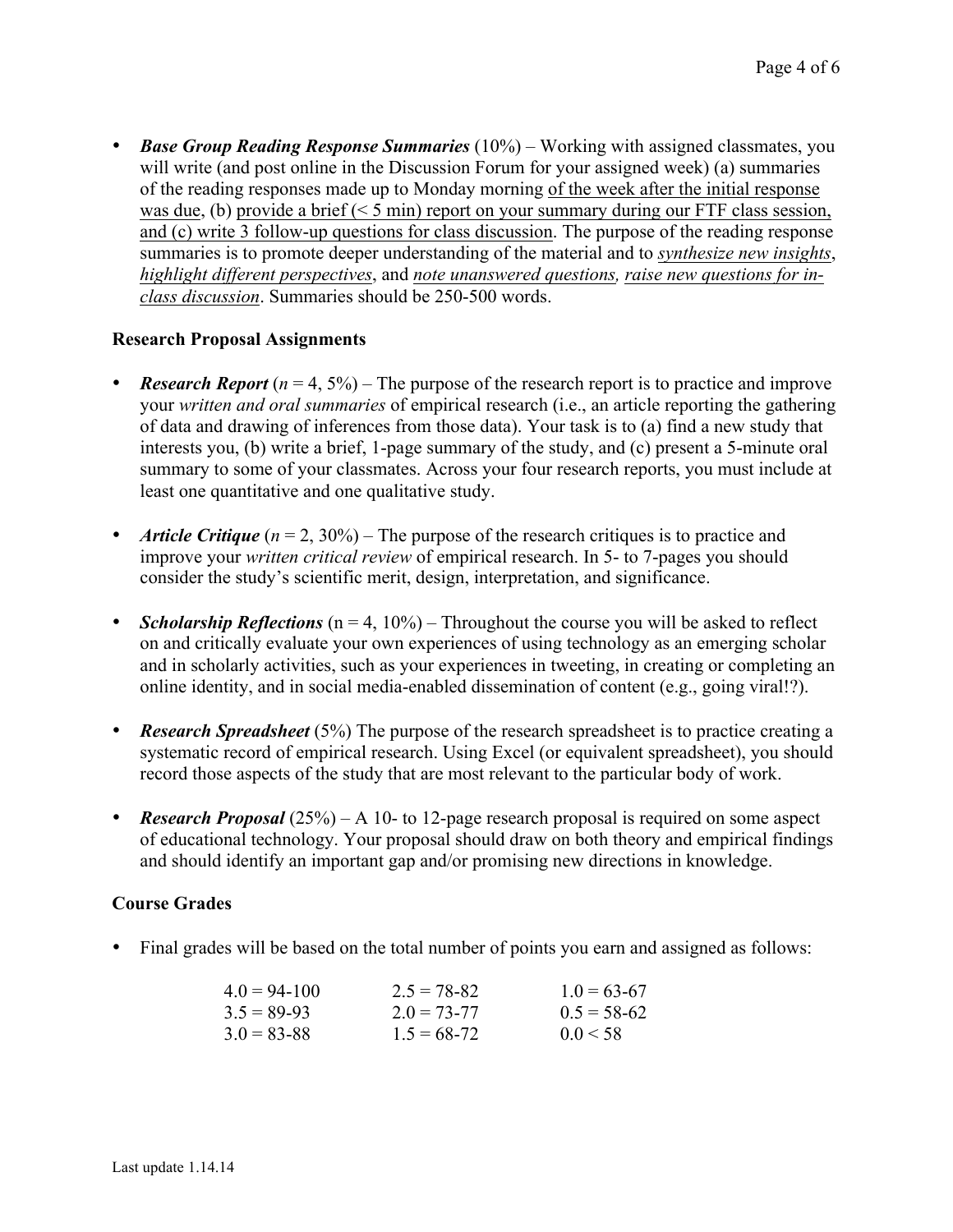## **CEP 910b Course Outline and Reading Topics**

# PART I: FOUNDATIONS OF EDUCATIONAL TECHNOLOGY & PSYCHOLOGY

| $\mathbf{1}$   | January 7            | FTF/Sync<br>7-9 PM EST | <b>Educational Technology</b>                                          |
|----------------|----------------------|------------------------|------------------------------------------------------------------------|
| $\overline{2}$ | January<br>14        |                        | <b>FTF/Sync</b> Learning Sciences<br>7-9 PM EST Research Report #1 due |
| 3              | January<br>$21 - 27$ | Online                 | <b>Instructional Systems</b><br>Discussion Summary W2-BG #1 & W3-BG #2 |
|                | January<br>28        | FTF/Sync<br>7-9 PM EST | Synthesis; Scholarship Reflection in-class<br><b>Critique #1 Due</b>   |
| 5              | February<br>$4 - 10$ | Online                 | Scholarship & Social Scholarship<br><b>Discussion Summary - BG #3</b>  |

# PART II: FORMAL LEARNING

| 6 | February<br>11                 | FTF/Sync<br>7-9 PM EST | Technology in Schools & Teacher Knowledge<br><b>Research Report #2 due</b><br><b>Scholarship Reflection due</b> |
|---|--------------------------------|------------------------|-----------------------------------------------------------------------------------------------------------------|
|   | February<br>18-24              | Online                 | Technology in Subject Matter Learning<br><b>Discussion Summary - BG #4</b>                                      |
| 8 | February<br>25                 | FTF/Sync<br>7-9 PM EST | Technology, Literacy, & New Literacies<br>Critique #2 due                                                       |
|   | February<br>$26 -$<br>March 10 |                        | MSU Spring Break - No class                                                                                     |